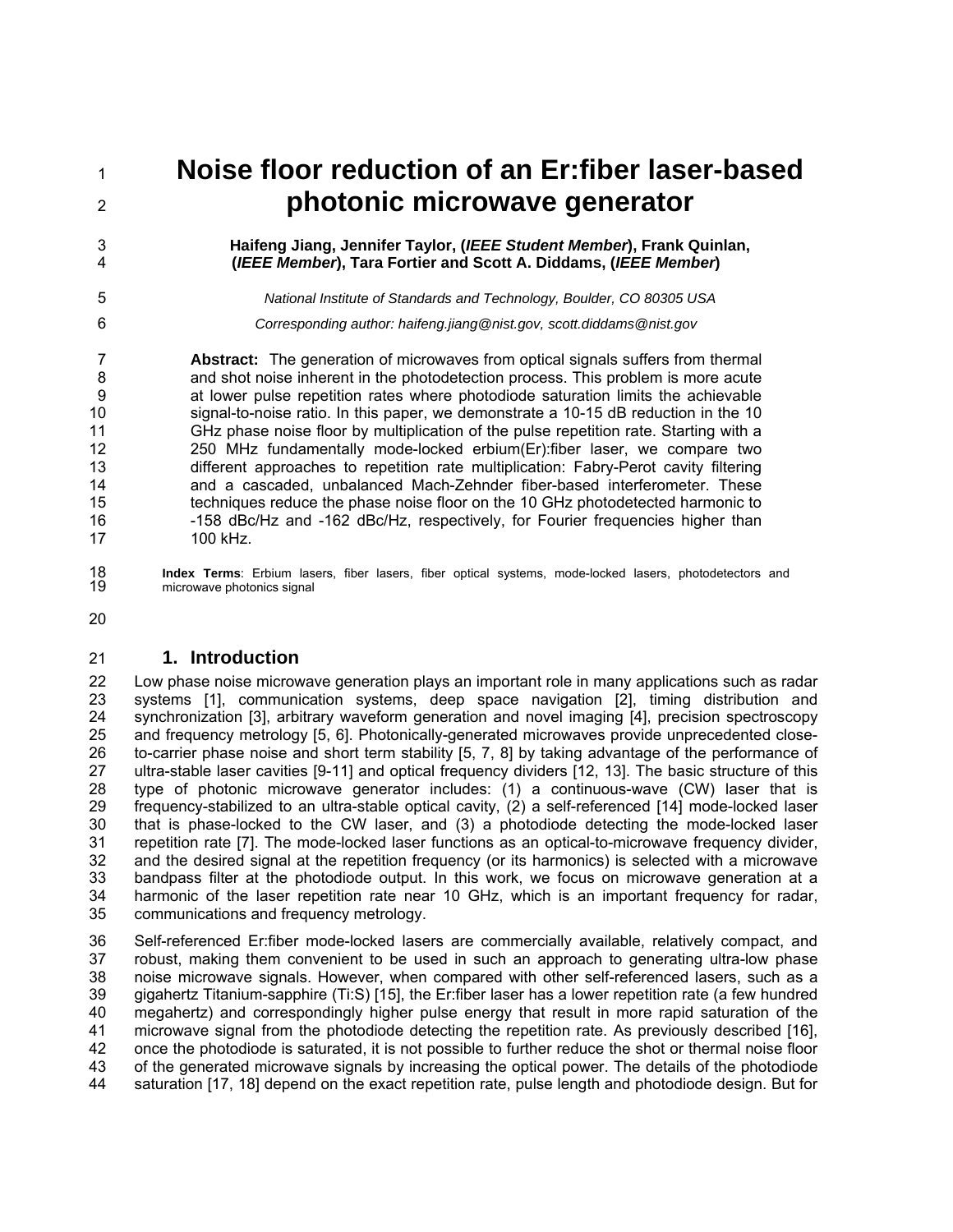1 2 3 4 5 6 7 8 9 10 11 12 13 common parameters and devices, saturation typically begins with only ~1 mW average power for a laser with 250 MHz repetition rate. This limits the power generated in the 10 GHz harmonic to approximately -20 dBm, which currently results in a shot- or thermal-noise limited phase noise floor of about -145 dBc/Hz on the 10 GHz photodetected harmonic [19]. A mode-locked laser with larger fundamental repetition rate (e.g. 1-10 GHz) would have a definite advantage in this regard [20, 21]; however, high repetition rate, low-noise, fiber-based sources are challenging to construct, particularly when one considers the octave-spanning spectrum required for self-referencing. This apparent drawback of fiber-based systems can be overcome by multiplication of the pulse repetition rate. One approach uses a mode-filtering Fabry-Perot (FP) cavity [16], while an alternative approach uses a fiber-based, cascaded Mach-Zehnder interferometer (MZI) [22]. In this paper, we compare these two techniques, with a focus on the reduction of the microwave signal noise floor. Predicted shot and thermal noise levels for our system are also presented in order to compare the measured phase noise to these noise limits.

14

## **2. Thermal and Shot Noise Limitations in Photodetection**

15 16 17 18 19 20 21 For higher Fourier frequencies (>100 kHz), the phase noise on the photodetected output of a mode-locked laser is mainly attributed to the thermal (Johnson) noise, shot noise, and laser amplitude noise converted to phase noise in the photodiode. The following is a simplified estimation of the phase noise caused by two of these sources. The analysis below is suitable for the common photodetection circuit shown in Figure 1, which consists of a reverse-biased highspeed PIN photodiode with a terminating 50  $\Omega$  resistor, that is coupled to an external 50  $\Omega$ matching circuit or component.



22

23 24 25 **Figure 1**. Photodetection circuit and noise model, where *I*s is the average DC photocurrent, *I*n is the shot noise current source,  $P_0$  is the output AC power of the photodetector at the desired frequency, and  $V_n$  is the thermal noise voltage source intrinsic to the 50  $\Omega$  resistor.

26 27 28 Thermal or Johnson noise arises from the thermal agitation of the charge carriers across the resistive element [23, 24]. The single-sided, double-sideband power spectral density (PSD), or voltage variance per hertz of bandwidth is given by:

$$
\overline{V_n^2} = 4k_BTR \qquad \text{V}^2/\text{Hz} \tag{1}
$$

30 31 32 33 34 where *T* is temperature in Kelvins,  $k_B$  is the Boltzmann constant, and *R* (50  $\Omega$ ) is the resistance. Because both source and load have 50  $\Omega$  impedance, only half of the AC source voltage drops across either of these resistors. Thus, the resulting noise power measured in the external circuit is reduced by a factor of four. The noise power is independent of the signal, so that it contributes equally to both the phase and amplitude of the 10 GHz signal. This accounts for a reduction by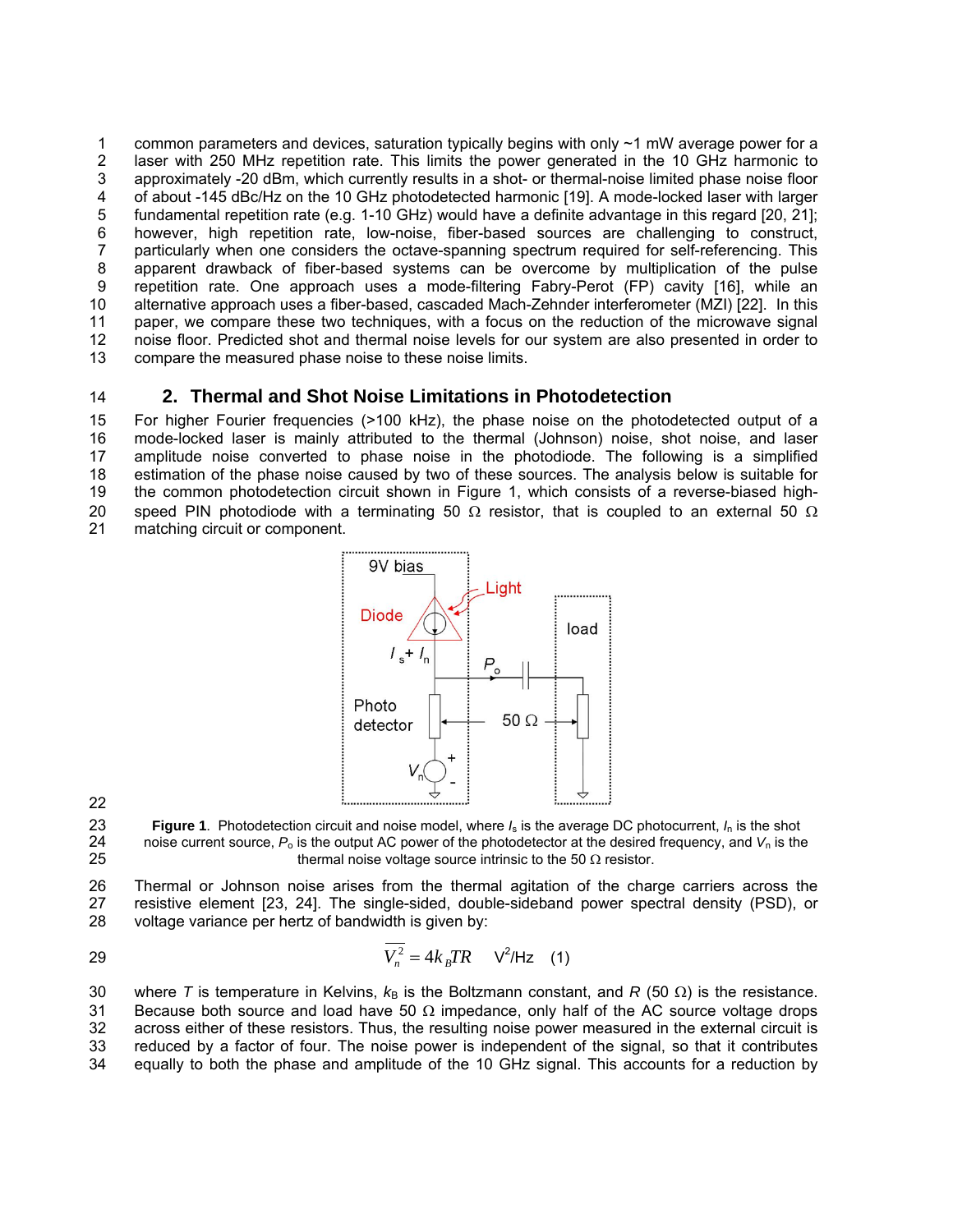1 2 another factor of two, such that the single-sideband phase noise induced by the thermal noise will be [25]

3 
$$
L(f) = 10\log \frac{k_B T}{2P_o} \approx -177 - 10\log[P_o(mW)],
$$
 dBc/Hz (2)

4 5 where  $P_0$  is the power across 50  $\Omega$ , as measured with a spectrum analyzer at the output of the photodiode at the desired harmonics of the repetition rate.

6 7 8 Shot noise is a fundamental noise process in the photodetection of a light source. It is characterized by a single-sided, double-sideband PSD of current variance per hertz of bandwidth that is given by:

$$
\overline{I_n^2} = 2eI_s, \quad \mathsf{A}^2/\mathsf{Hz}(3)
$$

10 11 12 13 14 where *e* is the electron charge, and  $I_s$  is the average direct current (DC) measured at the PD output with a voltage-meter. Here, we again assume that the noise power equally acts on both phase and amplitude of the microwave signal. Similar to the thermal noise effect, the noise power is also reduced by a factor of four due to the inner resistance of the photodiode. Therefore, the shot noise results in a single-sideband phase noise of:

15 
$$
L(f) = 10 \log \frac{el_s R}{4P_o} \approx -177 + 10 \log \left[ \frac{I_s(mA)}{P_o(mW)} \right]
$$
.  $\text{dBc/Hz (4)}$ 

16 17 Combining Eqns (2) and (4) yields the following expression for the phase noise arising from the thermal and shot noise processes:

18 
$$
L(f) = 10 \log \frac{eI_s R + 2k_B T}{4P_o}
$$
   
dBc/Hz (5)

19 20 21 22 It is worth noting that below saturation,  $P_0$  is proportional to  $I_s^2$ , such that the thermal noise floor improves at a rate of 20 dB per decade increase in average photocurrent. On the other hand, at photocurrents greater than approximately 1 mA, the shot-noise limited floor begins to dominate and improves at the lesser rate of 10 dB per decade.

23 24 25 26 27 28 Beyond these fundamental sources of noise, the conversion of laser amplitude noise (AM) to phase noise (PM) in the process of photodetection cannot be neglected [26]. The AM-to-PM conversion coefficient,  $\alpha$ , is strongly dependent on the specific photodiode properties [27] and the energy per laser pulse [28], and at 10 GHz it can vary from  $\alpha = 0$  to  $\alpha > 1$  rad/( $\Delta P/P$ ), where  $\Delta P/P$  is the fractional fluctuation in optical power [27]. As discussed further below, in many conditions, this source of phase noise can be much greater than that caused by thermal and shot noise.

#### 29 **3. Experimental Setup and Measurement System**

30 31 32 33 34 35 36 37 38 39 40 As noted above, the use of a higher repetition rate source is a route to improving the phase noise floor of a photodetected pulse train. In this section we present two approaches to repetition rate multiplication. Figure 2 shows the scheme of a FP mode-filtering cavity. The cavity is composed of two concave mirrors (radius of curvature of 50 cm) with a reflectivity of 97 %, corresponding to a finesse of about 100. The length of the cavity is about 3 cm, corresponding to a 5 GHz free spectral range (FSR). In order to obtain a large transmission signal, we optimize the input beam profile with lenses to match the lowest order spatial cavity mode (TEM00). One mirror of the cavity is glued to a ring-shaped piezoelectric transducer (PZT), which enables cavity length control. A pick-off mirror with a reflectivity of a few percent is used to direct light reflected from the cavity onto a split detector for locking the cavity length to a harmonic of the laser repetition rate by using the tilt-lock method [29]. The resulting output of the cavity filter is a thinned frequency comb with only one out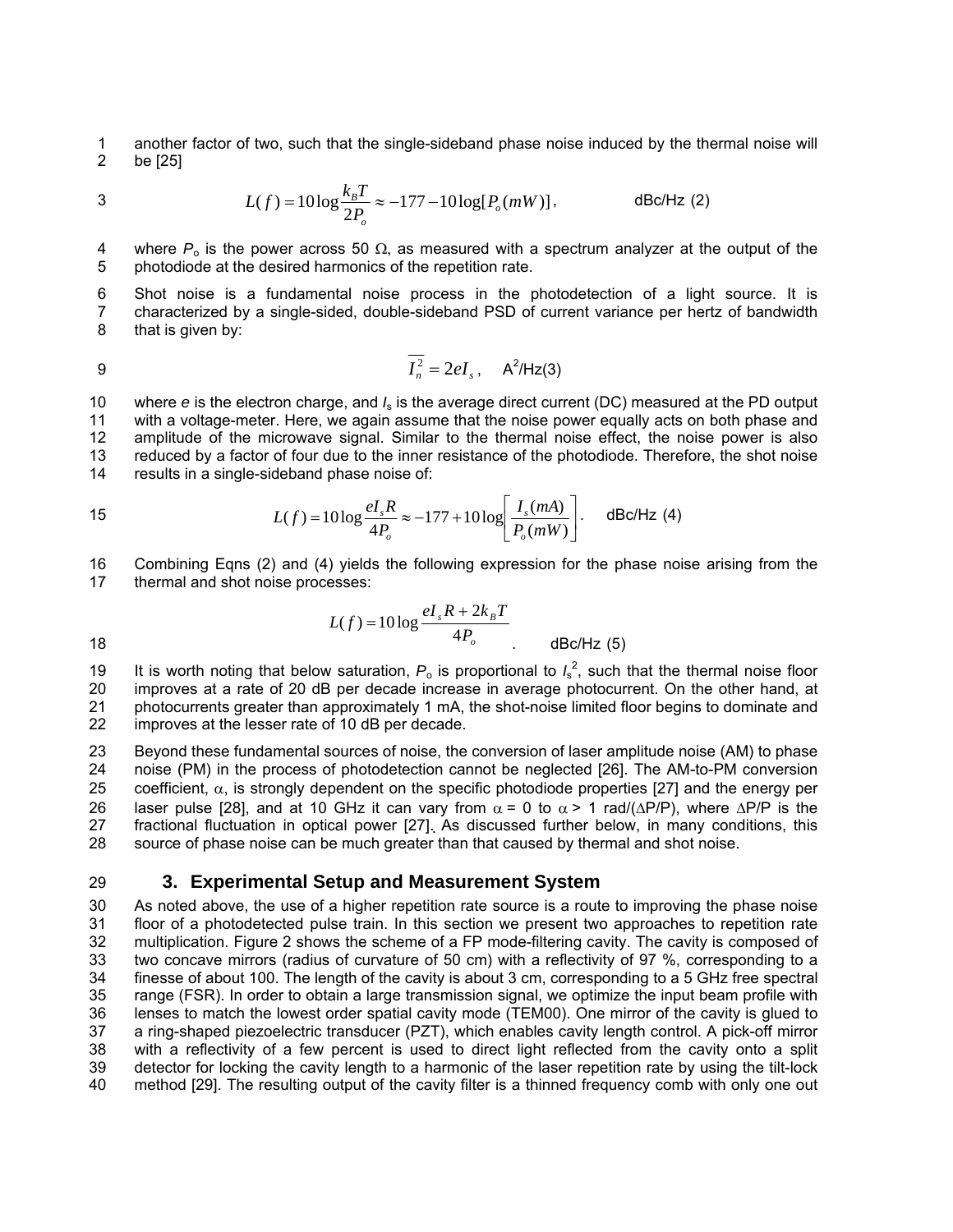1 2 of every 20 input modes transmitted. In the time domain, this corresponds to a pulse circulating in the cavity multiple times to produce a 5 GHz repetition rate signal.





4 5

**Figure 2**. Scheme of a mode-filtering cavity, where PZT is a ring-shaped piezoelectric transducer, EDFA is erbium-doped fiber amplifier.

6 7 8 9 10 11 12 13 14 15 16 The main drawback of this approach is that it is inefficient. For a 250 MHz input, the 5 GHz cavity transmits only 5 % of the incident power [16]. Additional loss results from a tradeoff between high transmission of the TEM00 mode and good error signal sensitivity. The error signal of the tilt lock is obtained from interference between the TEM00 mode and a higher-order mode of the cavity. Thus, a larger slope of error signal (and higher signal-to-noise ratio of the control loop) corresponds to more power coupled into the higher-order mode. Consequently, to avoid degradation in system performance from limited signal-to-noise in the control loop, the coupling to the TEM00 mode is decreased to provide improvement of error-signal sensitivity. As a result of these effects, only 1.2 mW of optical power is coupled into the fiber after the cavity, while the incident power is 90 mW. A commercial erbium-doped fiber amplifier (EDFA) is used to subsequently increase the optical signal.



17

18 19 20 **Figure 3**. Scheme of the fiber-based cascaded Mach-Zehnder interferometer (MZI), where  $k_1, k_2$  and  $k_i$  are integers,  $\tau_d$  (=100 ps) is the period of the desired frequency signal. No pulse overlapping happens at the output.

21 22 23 24 25 26 27 28 29 30 31 32 33 34 Figure 3 shows the alternative approach of repetition rate multiplication based on a series of cascaded MZI, which act to split the input and then delay and temporally interleave the pulse trains from the two interferometer arms [22, 30, 31]. Here we employ standard four-port 50/50 fiber couplers with the two outputs of each stage serving as the inputs to the next stage. As a result, even with inexpensive off-the-shelf couplers the transmission efficiency from a single output after a few stages can easily reach > 40 %, which is much greater than that of the mode-filtering cavity approach. (Note that the second output could drive a second photodiode and the signals could be summed electronically to potentially recover the benefit of the full optical power). Although we call it an interferometer, we in fact avoid direct temporal overlap of the pulses from the two arms of each stage of the MZI. This reduces significant noise related to optical phase variation. Each MZI stage increases the number of pulses in the output by a factor of two, but does not necessarily have to double the repetition rate. By selecting a set of proper values of  $k_1$ ,  $k_2$  ...and  $k_i$ , we can satisfy the condition of no pulses overlapping and all pulses contributing in phase to the desired 10 GHz signal. Trimming and splicing of the fiber delay in the interferometer arms is accomplished with the aid of a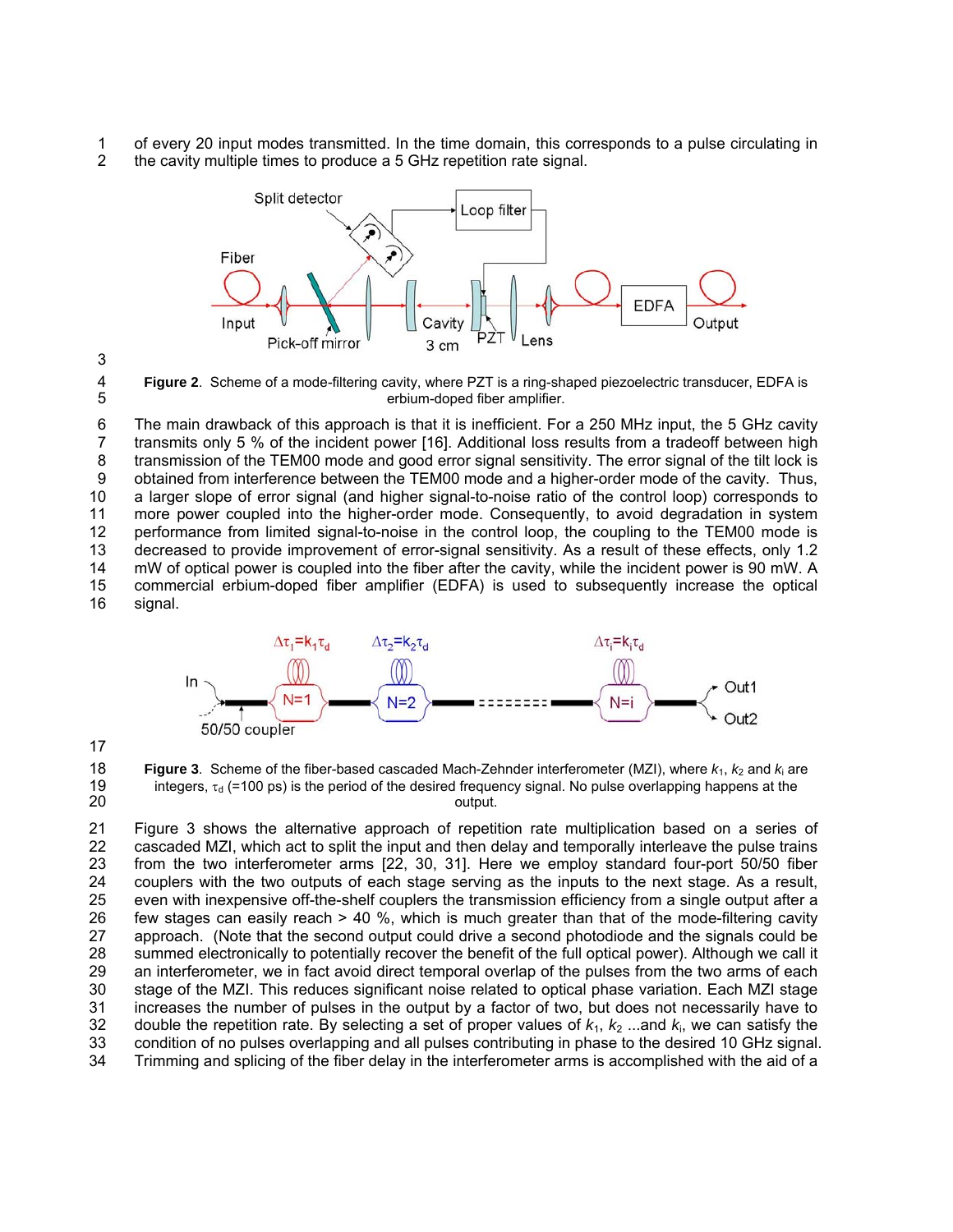- 1 high-speed oscilloscope, and as discussed below, satisfactory tolerances below 5 ps (~1 mm of
- 2 fiber) are readily achieved.



analyzer.



5 6

**Figure 4**. Scheme of the phase noise measurement setup, where PD is photodiode; the EDFA is used only for measuring the residual noise with the FP cavity multiplier; FFT SA is fast Fourier-transform spectrum

7 8 9 10 11 12 13 14 15 16 17 18 19 20 21 22 23 24 25 26 To determine the impact of these repetition rate multiplication approaches on the phase noise floor of the photodetected optical signals, we compare the signals from two independent repetition rate multipliers using the residual phase noise measurement system of Figure 3. We use a commercial 250 MHz Er:fiber mode-locked laser (1550 nm center wavelength) as the source. Its repetition rate is locked to a 10 GHz reference frequency as shown in Figure 3. This laser has two 35 mW outputs, which are directly used to measure the phase noise of two cascaded MZI. For the cavity case, one of the laser outputs is amplified to  $\sim$  180 mW, which is then split evenly and input to the two FP cavities. The outputs of the multipliers are detected with high-power 22 GHz InGaAs photodiodes having responsivity at 1550 nm of ~0.5 A/W [32]. We note that the laser bandwidth supports ~100 femtosecond pulses, but un-compensated dispersion in the laser, fiber and other components results in chirped pulses that are at maximum a few picoseconds in duration before photodetection. The photodiodes generate a comb of microwave frequencies at harmonics of the repetition rate of the optical pulse train. The desired frequency of 10 GHz is selected by use of narrow bandpass cavity-filters, and microwave amplifiers are used as needed to increase the signals to about 0 and 7 dBm to drive the RF and LO ports of the mixer, respectively. The relative phases of the two inputs to the mixer are adjusted to be in quadrature, for maximum sensitivity to phase fluctuations. A low-noise baseband amplifier with 20 dB gain is used after the mixer to enhance the measurement sensitivity, and the voltage fluctuations at its output are recorded and analyzed with a Fourier-transform spectrum analyzer. By use of the measured voltage-to-phase conversion factor of the mixer, the spectral density of phase noise is obtained.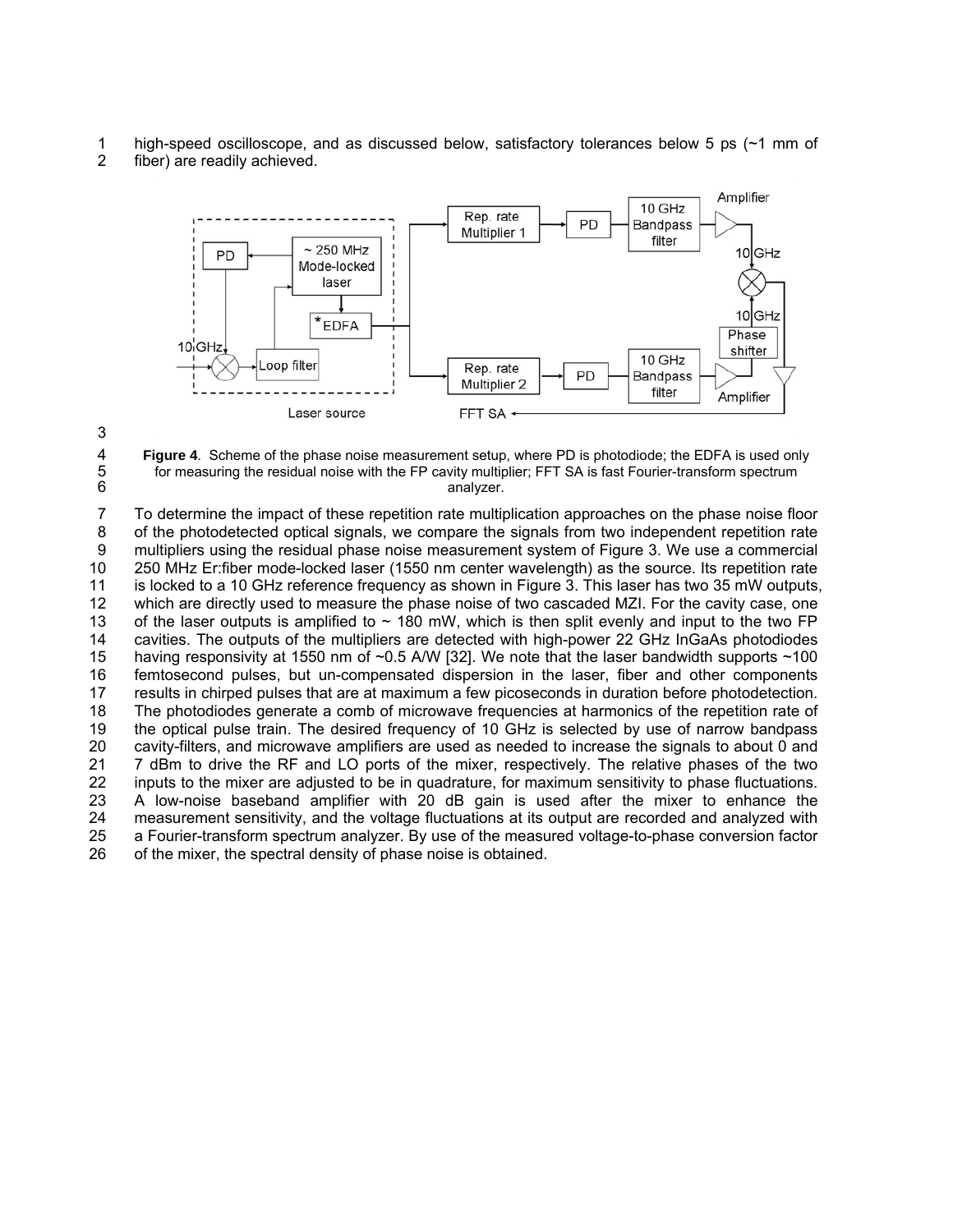### 1 **4. Experimental results**



2

3 4 5 **Figure 5**. Photodiode (PD) output in time and frequency domain with (upper) 3 cm FP filter cavity, and (lower) 4-stage MZI with parameters given in the legend. The optical power in all cases is 3.5 mW. PS denotes power spectrum.

6 7 8 9 10 11 12 13 14 15 16 Figure 5 shows the signal of PD output in the time and frequency domains with the 3 cm FP cavity and the 4-stage MZI with  $k_1 = 20$ ,  $k_2 = 10$ ,  $k_3 = 5$  and  $k_4 = 2$ . The time domain signals are measured with a 20 GHz oscilloscope, while the spectra are obtained with a spectrum analyzer. The incident power is about 3.5 mW in all cases. In the case of the FP cavity, the microwave spectrum shows suppression of unwanted modes, consistent with the finesse of the cavity. In contrast, the spectrum of the output from the 4-stage MZI is much more irregular, with the details dependent of the exact delay values in the various stages. Despite these marked differences, the 10 GHz signal size is approximately -11 dBm in both cases. This level is well in agreement with the fact that the alternating current (AC) power at a harmonic frequency is twice of the direct current (DC) power for a narrow pulse train [33]. It indicates that all pulses are well aligned in phase to the 10 GHz signal, so that they all have the maximum contribution to the desired 10 GHz frequency.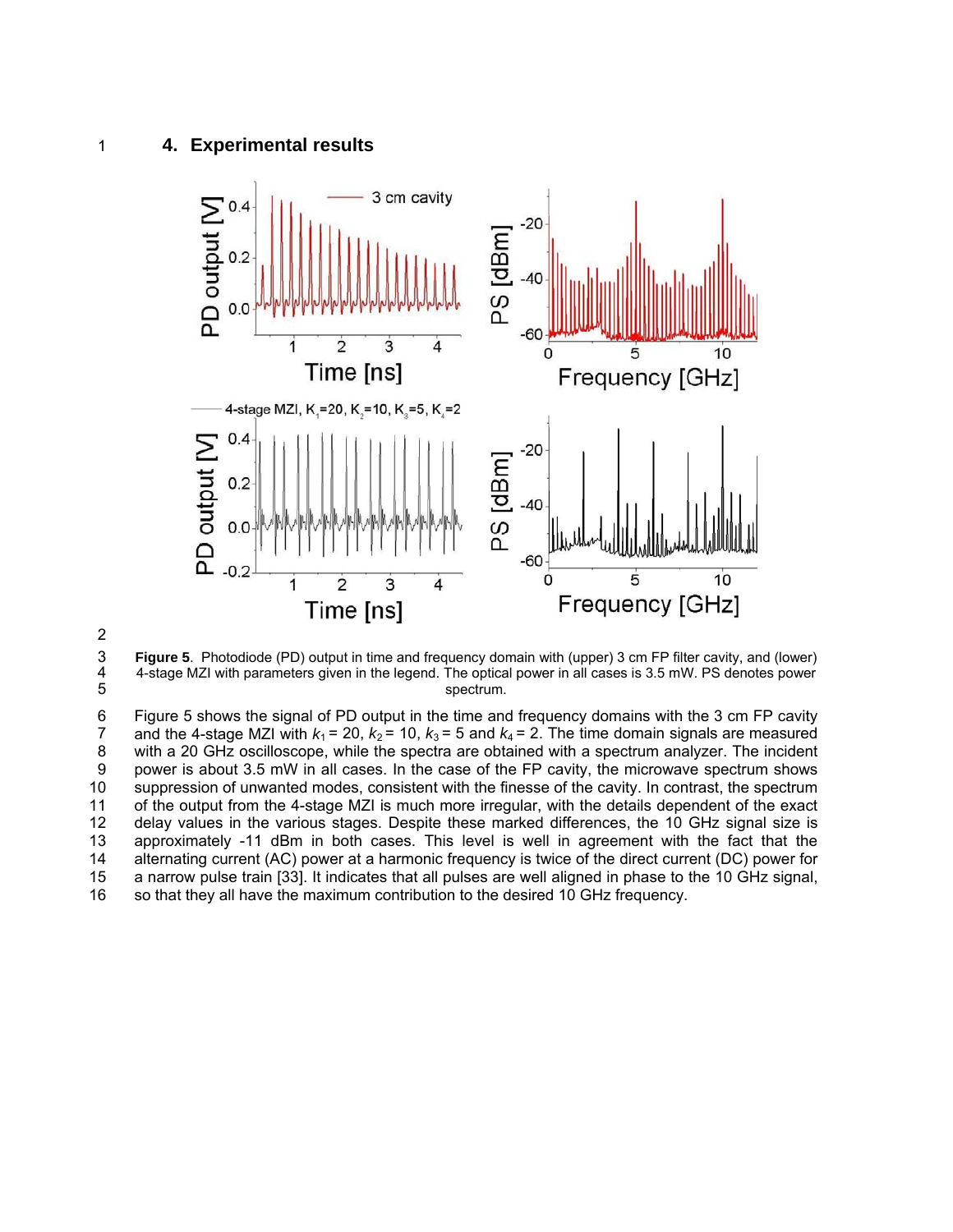



3 4

**Figure 6.** (a) Signal size at 10 GHz (i.e., *P*o) versus incident optical power; (b) predicted single sideband noise floor as given by Eq. 5, where dashed lines are the contributions of the thermal and shot noise with slopes of 20 dB/decade and 10 dB/decade, respectively.

5 6 7 8 9 10 11 12 13 14 15 16 17 18 The improvement in 10 GHz power output from the photodiode for different FP and MZI configurations is shown in Figure 6a. Here we plot the measured power in the 10 GHz harmonic from the photodiode versus the incident optical power. As seen, the pulse rate multiplication methods enhance the maximum achieved signal size by nearly 20 dB. With both the 4-stage MZI and 3 cm cavity, we see no evidence of photodiode saturation, and the 10 GHz power increases with the expected slope of 20 dB per decade. In this case, the incident power is limited below 20 mW to avoid damaging the photodiode. With the present photodiodes, there is clearly no advantage to use of a 5-stage MZI or a shorter cavity. The increased signal power should translate into a reduction in the phase noise floor. Figure 6b shows the expected noise floors calculated by use of Eq. 5, with  $P_0$  obtained from the data of Figure 6a. The two limiting cases noted previously are seen. At low incident power, the thermal noise dominates and the noise floor improves at a rate of 20 dB per decade. Above a few milliwatts of optical power, the noise floor is limited by shot noise, and the noise floor improvement with incident power is reduced to 10 dB per decade. We note that the estimated noise levels are in agreement with the values given in [33].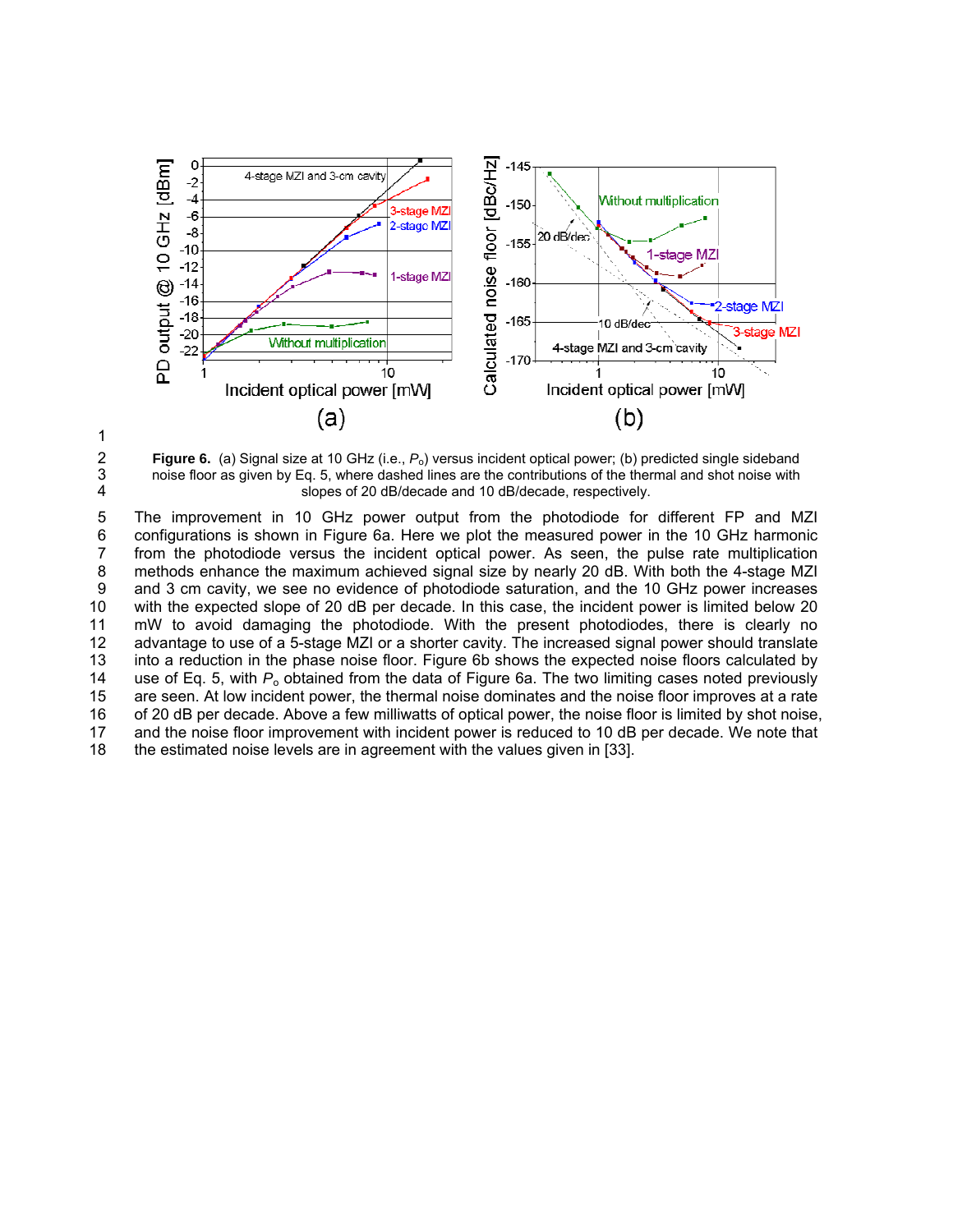



**Figure 7**. Residual phase noise of MZI and cavity approaches with different incident optical powers.

3 4 5 6 7 8 9 10 11 12 13 14 15 16 17 The results of Fig. 6 indicate that a shot-noise limited phase noise floor of nearly -168 dBc/Hz should be achievable. Using the phase noise measurement system of Fig. 4, we attempt to verify these projections. Figure 7 shows the measured residual single-sideband phase noise of the 10 GHz signal obtained with the previously-discussed setups. The data of Fig. 7 have been corrected by -3 dB to represent the noise of a single system under the assumption of equal noise contributions from the repetition rate multipliers in both arms of the phase measurement system. The lowest phase noise floors are -158 dBc/Hz and -162 dBc/Hz for FP cavity and MZI approaches, respectively, an improvement > 10 dB as compared to no repetition rate multiplication. While not the focus on this work, the additional noise in the frequency range from 1 Hz to 1 kHz is introduced by thermal, mechanical and acoustic fluctuations of the FP filter cavities and the MZI fibers. The variation seen at these frequencies (< 1 kHz) arises from slight differences in the experimental setup and environmental isolation. Improvements can be expected with more attention to these details. In the case of the FP filter cavities (curve e of Fig. 7), the EDFA used before the cavities adds additional noise in the 1 Hz to 10 kHz range. Nonetheless, the close-to-carrier residual phase noise is not seen to be a fundamental limitation.

18 19 20 21 22 23 24 25 26 27 At Fourier frequencies above 100 kHz, the measured residual phase noise with the MZIs is 3-6 dB higher than the calculated values. This is due primarily to AM-PM conversion, as well as the cavity loss of the 10 GHz bandpass filter ( $\sim$  2 dB) and extra noise introduced by the measurement system (including the microwave amplifiers, mixer, baseband amplifier and the Fourier-transform spectrum analyzer). For the FP cavity case (curve e of Fig. 7), the measured phase noise is about 9 dB higher than the calculated value. This is attributed to the amplified spontaneous emission (ASE) of the EDFA required to increase the optical power following the FP cavity filter. We have verified this with an independent measurement of the noise floor of a single PD output with a spectrum analyzer at a frequency of 600 MHz. This noise can be reduced by use of an EDFA with lower noise figure, but it cannot be completely eliminated.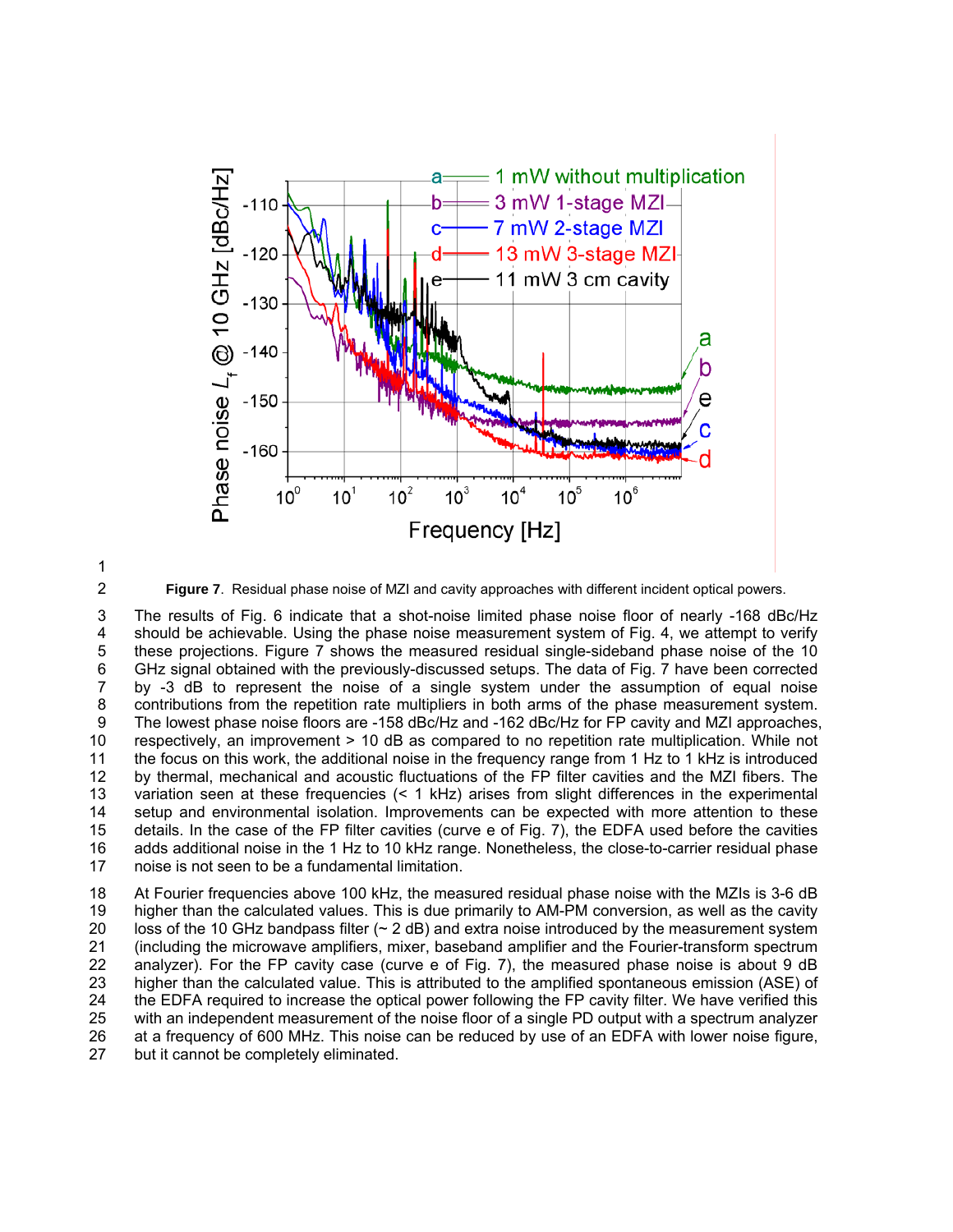Unfortunately, in all cases the AM-to-PM noise conversion of the photodiodes is not negligible, especially since the commercial mode-locked laser has significant residual intensity noise (RIN  $\approx$  -140 dBc/Hz) at high Fourier frequencies. In order to get the lowest noise floor for the data of Fig. 7, we had to choose a proper working point where  $\alpha$  is very low, making the noise converted from laser amplitude noise well below that of other noise sources. One proper working point is about 6 pJ per pulse, corresponding to 1.5 mW without multiplication and 12 mW with a 3-stage MZI. However, for the 4-stage MZI, this working point is beyond the safe operating range of the PD. For the FP cavity filter approach, the proper working point is different because its output is a series of pulses with different energies. While photodiodes with improved AM-to-PM conversion have been recently demonstrated [27], this matter continues to be an important outstanding issue in the generation of the lowest phase noise microwaves. 1 2 3 4 5 6 7 8 9 10 11

#### 12 **5. Discussion and Conclusions:**

13 14 15 16 17 18 19 20 21 22 23 24 25 26 27 28 The main conclusion of this work is that both approaches to repetition rate multiplication significantly reduce the detection noise floor of a photonic microwave generator, with improvements of nearly 15 dB. However, the MZI approach is clearly better than the cavity approach in regards to power efficiency and the residual noise floor that was realized. In addition, the MZI setup is more robust and is also rather straightforward to realize. For the desired 10 GHz signal, an error of  $\pm 2$ mm in fiber length corresponds to a phase shift of  $\pm 36$  degrees or a delay of  $\pm 10$  ps. Such a level of path length mismatch introduces only about 1 dB of microwave power loss at 10 GHz. We have verified this by using a MZI that incorporates a tunable delay line. Scans of the delay on the order of 1 mm in one arm of a 1-stage MZI introduce no measurable noise level change. In fact, with a 20 GHz sampling oscilloscope monitoring the signal delay variation, it is not difficult to manually splice fiber with a resolution of less than 1 mm. In contrast to what was reported in [22], we find that the desired frequency does not have to be m2 $<sup>n</sup>$  times of the fundamental repetition frequency, where n</sup> and m are integers. A few percent coupling ratio variation can influence the spectrum of the PD output but does not change the residual phase noise level measured with the MZI. It is worth noting that the lowest residual phase noise of the MZI approach is well below that of state-of-the-art photonic microwave generators [8].

29 30 31 32 33 34 35 36 The FP cavity-filtering approach does have some potential advantages. First of all, the phase of each pulse is perfectly aligned for all harmonics of the filtered repetition rate. This could be useful for the generation of higher frequencies (e.g. 50 GHz), where the splice length control in the MZI approach will be very difficult. In addition, the mode-filtering cavity can be easily adjusted to achieve any multiplication factor, while the spliced fiber MZI is a fixed system. While noise introduced by the EDFA's results in higher residual phase noise of the FP cavity approach at low Fourier frequencies, its performance can likely be improved with lower noise EDFAs and better environmental noise isolations.

37 38 39 40 41 42 43 44 45 46 In summary, we have studied two noise floor reduction methods for a 10 GHz fiber-based photonic microwave generator. With the two approaches of MZI and FP mode-filtering cavity, we have decreased the phase noise floor 10 dB and 14 dB, respectively. By comparing the measurement results, we find that the MZI approach is simpler, more robust, and has a lower residual noise for a 10 GHz signal generation. This experiment also proves that the MZI can reduce the detection noise floor without degrading the noise level in low Fourier frequencies. In future work, we will apply the MZI to independent photonic microwave generators as described in Refs [8, 19] to further verify these results and provide 10 GHz signals with absolute phase noise at the lowest levels. While we focus on the application of these techniques to Er:fiber lasers, they should be equally applicable in other laser systems.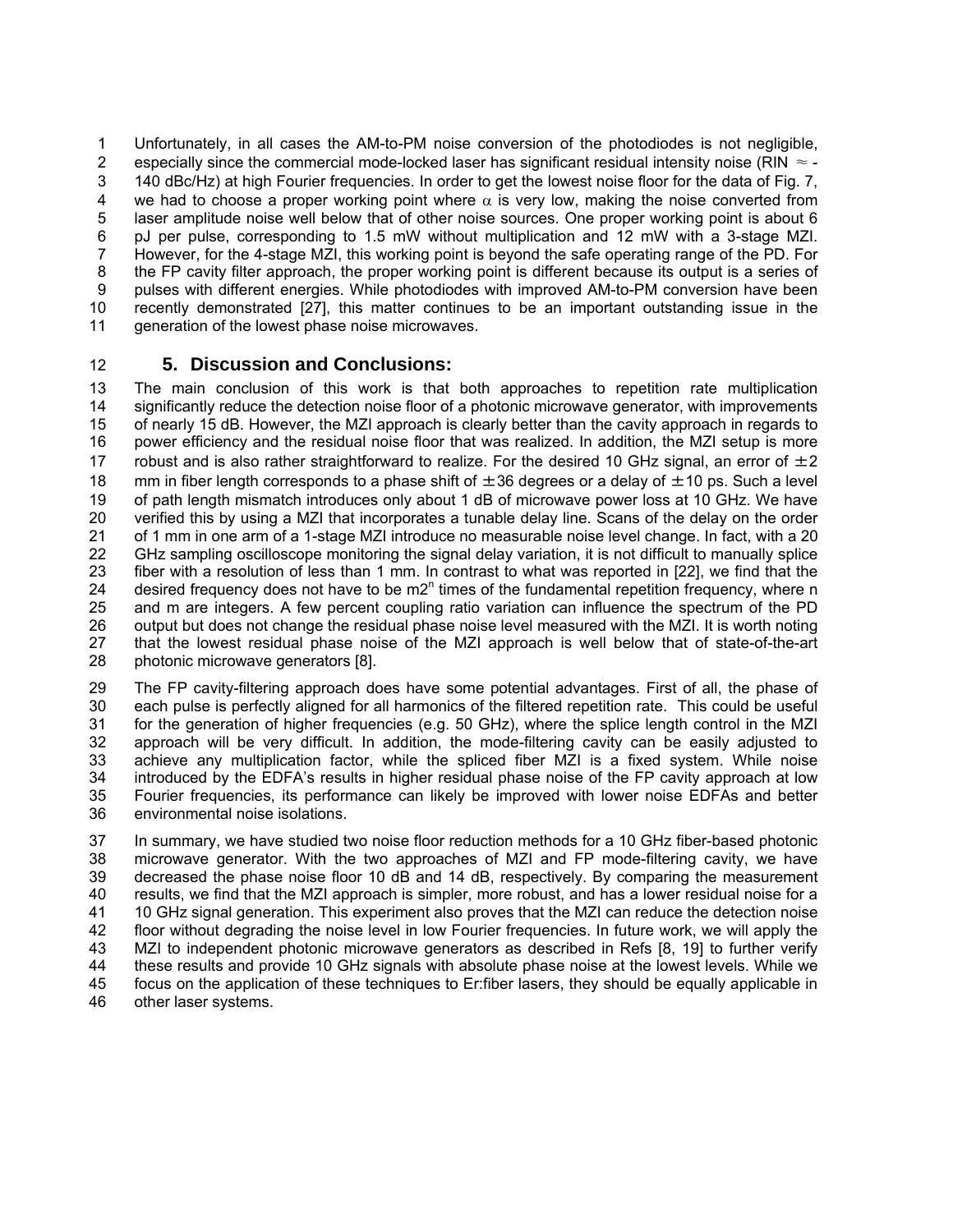# 1 **6. Acknowledgements:**

2 The authors thank A. Hati, C. Nelson, N. Newbury and G. Santarelli for their contributions and

3 comments on this manuscript, and A. Joshi and S. Datta of Discovery Semiconductor for providing

4 the photodiodes. This work was supported by NIST. It is a contribution of an agency of the US

5 government and is not subject to copyright in the USA. Mention of specific products or trade names

6 does not constitute endorsement by NIST.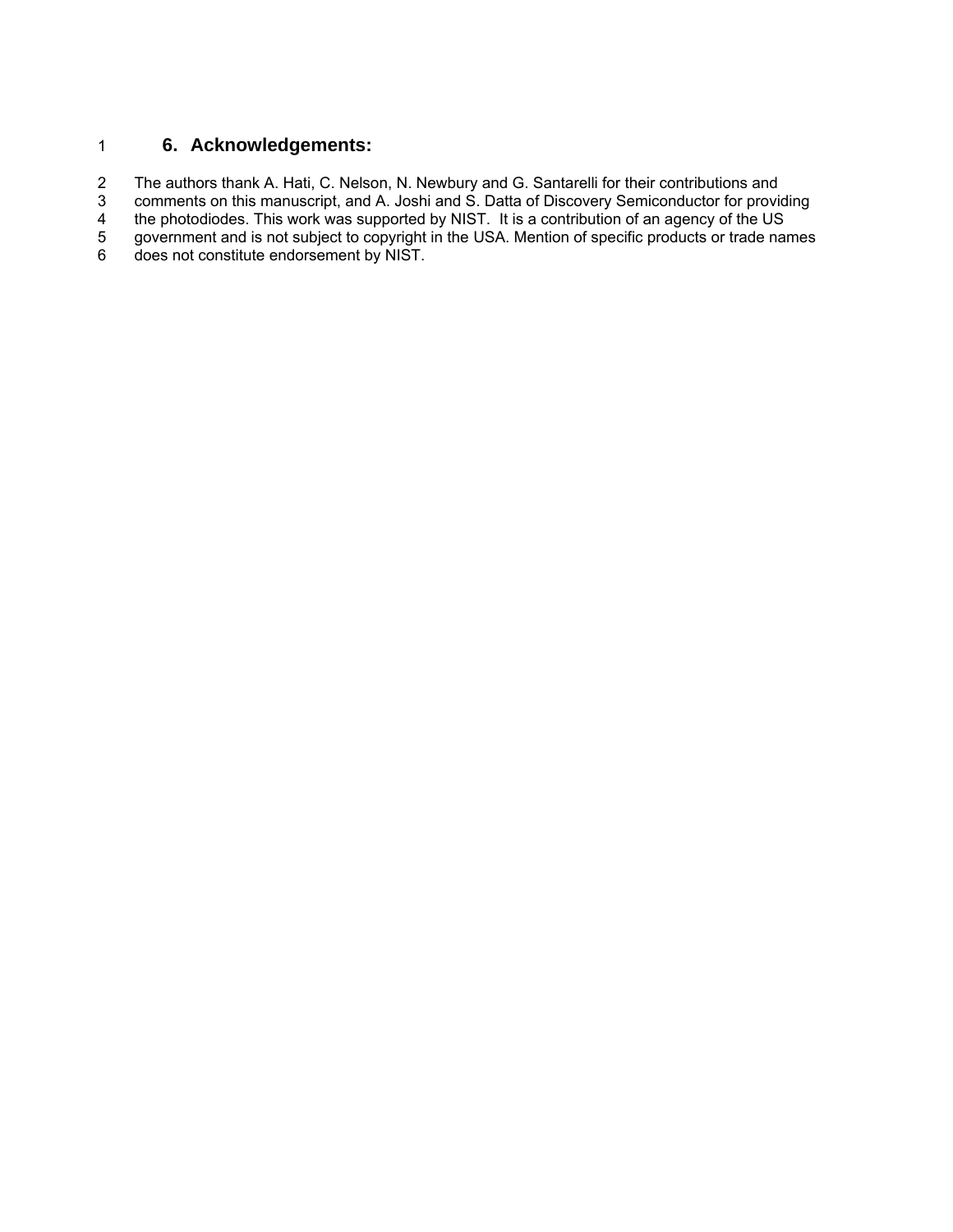### 1 **References**

- 2 [1] J. A. Scheer, "Coherent Radar Performance Estimation," Artech House,1993.
- 3 4 [2] R. J. Cesarone, D. S. Abraham, S. Shambayati, and J. Rush, "Deep-Space Optical Communications." *2011 International Conference on Space Optical Systems and Applications, 2011*, pp. 410-423.
- 5 6 [3] J. Kim, J. A. Cox, J. Chen, and F. X. Kartner, "Drift-free femtosecond timing synchronization of remote optical and microwave sources," *Nat. Photonics*, 2008, pp. 733-736.
- 7 8 [4] J. Capmany, and D. Novak, "Microwave photonics combines two worlds," *Nat Photonics*, 2007, pp. 319- 330.
- 9 10 11 [5] J. Millo, M. Abgrall, M. Lours, E. M. L. English, H. Jiang, J. Guena, A. Clairon, M. E. Tobar, S. Bize, Y. Le Coq, and G. Santarelli, "Ultralow noise microwave generation with fiber-based optical frequency comb and application to atomic fountain clock," *Applied Physics Letters,* 2009, 94.
- 12 13 [6] S. Weyers, B. Lipphardt, and H. Schnatz, "Reaching the quantum limit in a fountain clock using a microwave oscillator phase locked to an ultrastable laser," *Physical Review A*, 2009, 79, 4.
- 14 15 16 [7] A. Bartels, S. A. Diddams, C. W. Oates, G. Wilpers, J. C. Bergquist, W. H. Oskay, and L. Hollberg, "Femtosecond-laser-based synthesis of ultrastable microwave signals from optical frequency references," *Opt. Lett*., 2005, 30, pp. 667-669.
- 17 18 19 [8] T. M. Fortier, M.S. Kirchner, F. Quinlan, J. Taylor, J.C. Bergquist, T. Rosenband, N. Lemke, A. Ludlow, Y. Jiang, C.W. Oates and S.A. Diddams "Generation of ultrastable microwaves via optical frequency division," *Nat. Photonics,* 2011, 5, pp. 425-429.
- 20 21 [9] S. A. Webster, M. Oxborrow, S. Pugla, J. Millo, and P. Gill, "Thermal-noise-limited optical cavity," *Physical Review A*, 2008, 77, 033847.
- 22 23 24 [10] J. Millo, D. V. M. aes, C. Mandache, Y. L. Coq, E. M. L. English, P. G. Westergaard, J. Lodewyck, S. Bize, P. Lemonde, and G. Santarelli, "Ultrastable lasers based on vibration insensitive cavities," *Physical Review A*, 2009, 79, 053829.
- 25 26 27 [11] Y. Y. Jiang, A. D. Ludlow, N. D. Lemke, R. W. Fox, J. A. Sherman, L. S. Ma, and C. W. Oates, "Making optical atomic clocks more stable with 10-16-level laser stabilization," *Nat Photonics*, 2011, 5, pp. 158- 161.
- 28  $\frac{1}{29}$ 30 [12] S. A. Diddams, T. Udem, J. C. Bergquist, E. A. Curtis, R. E. Drullinger, L. Hollberg, W. M. Itano, W. D. Lee, C. W. Oates, K. R. Vogel, and D. J. Wineland, "An Optical Clock Based on a Single Trapped 199Hg+ Ion," *Science*, 2001, 293, pp. 825-828.
- 31 32 [13] R. Holzwarth, T. Udem, auml, T. W. nsch, J. C. Knight, W. J. Wadsworth, and P. S. J. Russell, "Optical Frequency Synthesizer for Precision Spectroscopy," *Physical Review Letters*, 2000, 85, 2264.
- 33 34 35 [14] D. J. Jones, S. A. Diddams, J. K. Ranka, A. Stentz, R. S. Windeler, J. L. Hall, and S. T. Cundiff, "Carrierenvelope phase control of femtosecond mode-locked lasers and direct optical frequency synthesis," *Science*, 2000, 288, pp. 635-639.
- 36 37 [15] T. M. Fortier, A. Bartels, and S. A. Diddams, "Octave-spanning Ti : sapphire laser with a repetition rate > 1 GHz for optical frequency measurements and comparisons," *Optics Letters*, 2006, 31, pp. 1011-1013.
- 38 39 40 [16] S. A. Diddams, M. Kirchner, T. Fortier, D. Braje, A. M. Weiner, and L. Hollberg, "Improved signal-to-noise ratio of 10 GHz microwave signals generated with a mode-filtered femtosecond laser frequency comb," *Optics Express*, 2009, 17, pp. 3331-3340.
- 41 42 [17] K. J. Williams, R. D. Esman, and M. Dagenais, "Nonlinearities in p-i-n microwave photodetectors," *J. Lightwave Technol.*, 1996, 14, pp. 84-96.
- 43 44 [18] M. Currie, and I. Vurgaftman, "Microwave phase retardation in saturated InGaAs photodetectors," *IEEE Photonics Technol. Lett.*, 2006, 18, pp. 1433-1435.
- 45 46 47 [19] F. Quinlan, T. Fortier, M. Kirchner, J. Taylor, M. J. Thorpe, N. D. Lemke, A. D. Ludlow, Y. Y. Jiang, and S. Diddams, "Ultralow phase noise microwave generation with an Er:fiber-based optical frequency divider," O*ptics Letters*, 2011, 36, pp. 3260-3262.